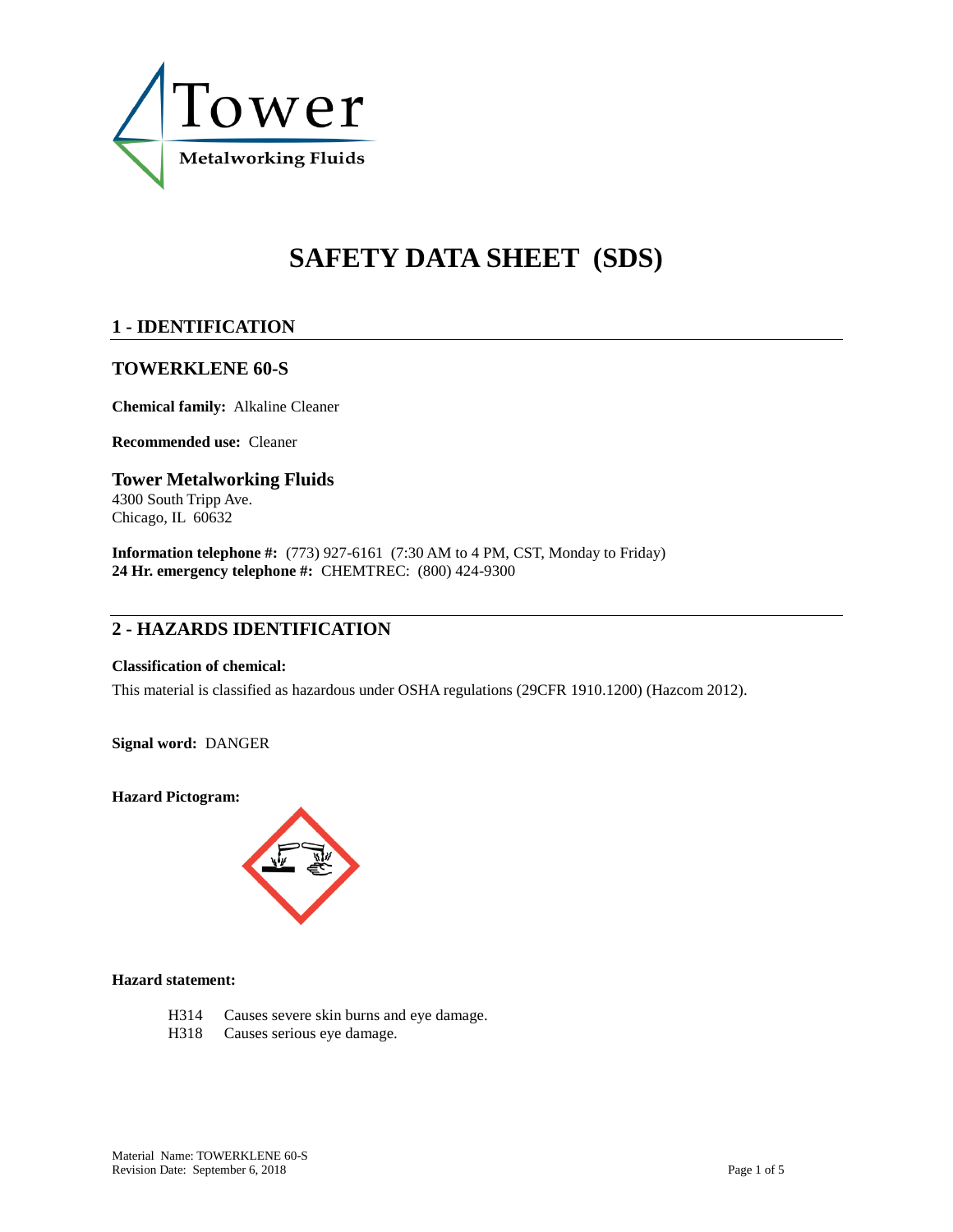

#### **Precautionary statement:**

| P <sub>264</sub>     | Wash contact area thoroughly after handling.                                             |
|----------------------|------------------------------------------------------------------------------------------|
| P <sub>280</sub>     | Wear chemical resistant gloves, goggles and face shield.                                 |
| $P301 + P330 + P331$ | IF SWALLOWED: Rinse mouth. Do NOT induce vomiting.                                       |
| $P303 + P361 + P353$ | IF ON SKIN (or hair): Take off immediately all contaminated clothing. Rinse skin with    |
|                      | water/shower.                                                                            |
| $P304 + P340$        | IF INHALED: Remove person to fresh air and keep comfortable for breathing.               |
| $P305 + P351 + P338$ | IF IN EYES: Rinse cautiously with water for several minutes. Remove contact lenses, if   |
|                      | present and easy to do. Continue rinsing.                                                |
| P <sub>363</sub>     | Wash contaminated clothing before reuse.                                                 |
| P310                 | Immediately call a POISON CENTER/doctor.                                                 |
| P <sub>405</sub>     | Store locked up.                                                                         |
| <b>P501</b>          | Dispose of contents/ containers in accordance with federal, state and local regulations. |
|                      |                                                                                          |

### **3 - COMPOSITION/ INFORMATION ON INGREDIENTS**

| Chemical name       | $CAS \#$  | <b>Concentration</b> | <b>GHS Hazard Codes</b> |
|---------------------|-----------|----------------------|-------------------------|
| Potassium hydroxide | 1310-58-3 | $0.5 - 2.5\%$        | H319                    |
| Sodium hydroxide    | 1310-73-2 | $0.5 - 2.5\%$        | H <sub>3</sub> 19       |

### **4 - FIRST-AID MEASURES**

#### **Description of first aid measures:**

Inhalation: Remove to fresh air. If breathing becomes difficult or symptoms persist, administer artificial respiration and get medical attention.

Ingestion: Do not induce vomiting. If conscious give large amounts of water. Get immediate medical attention.

Skin: Remove contaminated clothing and immediately wash affected area(s) with plenty of soap and water for several minutes. Continue washing with large amounts of water for a maximum of 15-20 minutes. Get immediate medical attention.

Eye: Remove contact lenses, if present and easy to do. Flush with water for 15 minutes or until irritation subsides. Hold eyelids open during flushing. Seek immediate medical attention. If physician is not immediately available, apply one or two drops of pontocain hydrochloride solution, followed by a second flushing of water for 15 minutes.

#### **Symptoms and effects, both acute and delayed:**

Acute: May cause severe burns when in contact with skin or eyes. Vapors, mists and liquids are extremely corrosive to the eyes and dermal tissue. Inhalation may result in severe irritation and lung tissue damage.

Chronic: Repeated overexposure may cause lesions on skin.

# **5 - FIRE-FIGHTING MEASURES**

### **Extinguishing media:**

Suitable: Non-flammable. Unsuitable: None.

**Specific hazards and combustion products:** Thermal decomposition can liberate fumes of nitrogen and phosphorus oxides. If near fire, cool exposed containers with cold water to prevent rupture.

**Special protective equipment and precautions for fire-fighters:** Exposure to high temperatures may cause drums to bulge and rupture. In case of fire, keep drums cooled with water.

# **6 - ACCIDENTAL RELEASE MEASURES**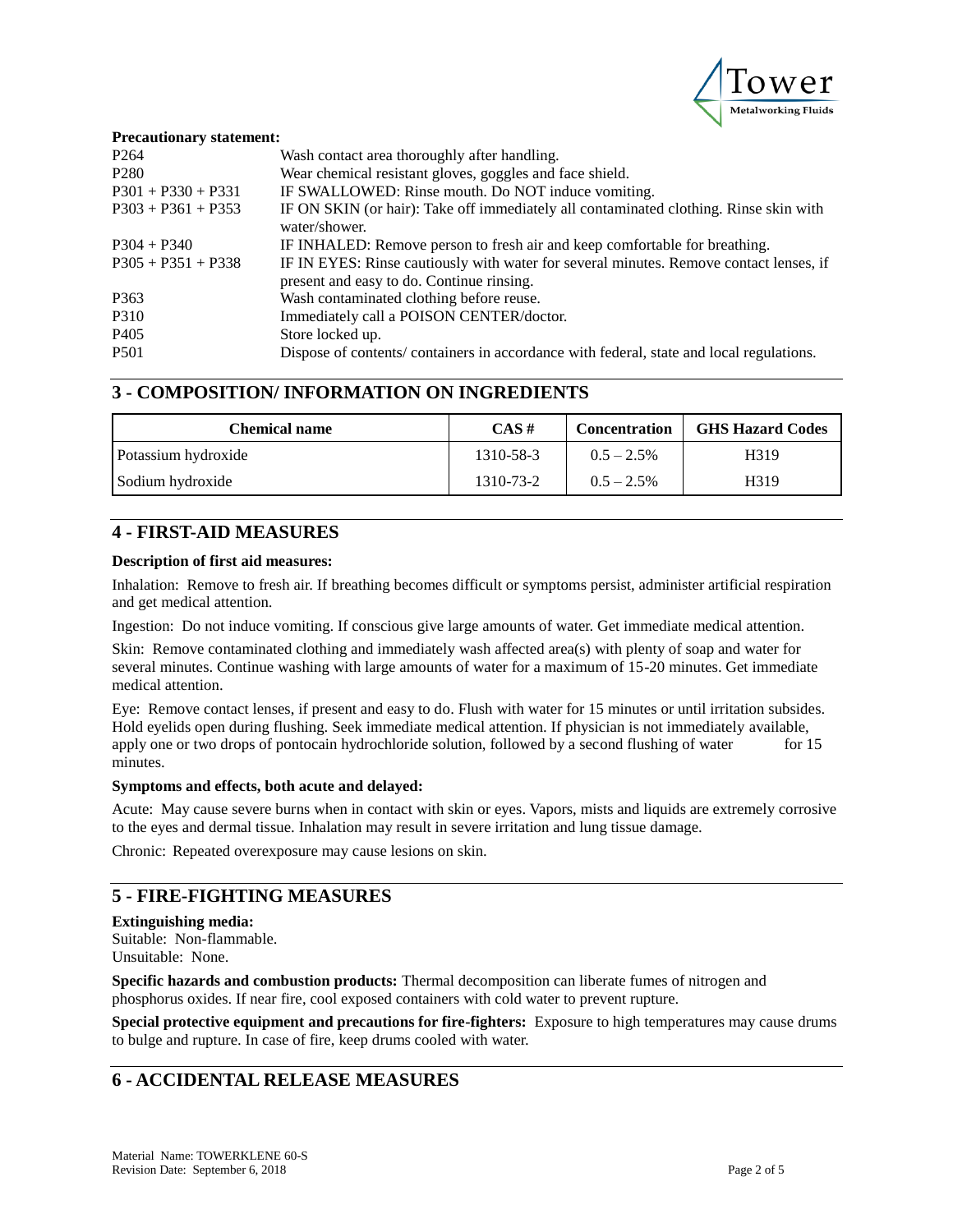

**Personal precautions, protective equipment and emergency procedures:** All persons dealing with the spill should wear complete personal protective equipment. When near a spill, wear acid resistant slicker suit. Keep others away from spill. Restrict access to area until the spill has been cleaned up.

**Methods and materials for containment and cleaning up:** Contain spill with soil or another non-combustible absorbent medium. Prevent entry into sewers and waterways. Avoid contact with eyes and clothing. Disposal procedure must be in accordance with local, state & federal regulations.

# **7 - HANDLING AND STORAGE**

**Precautions for safe handling:** Wear proper personal protective equipment. Use impervious gloves (rubber, nitrile or neoprene). Wear safety glasses, chemical splash goggles. Wash thoroughly before meals and at end of work periods. Launder or dry-clean soiled clothing before reuse. Aqueous solutions, if evaporated rapidly, may emit corrosive mist and leave a caustic residue.

**Conditions for safe storage:** Keep containers closed when not in use. Protect from freezing temperatures. Avoid heating above 120°F for prolonged periods of time. Do not store or handle near strong oxidants. Empty containers may retain product residue; all precautions apply to empty containers.

**Incompatible materials:** Acids and acid cleaning compounds.

# **8 - EXPOSURE CONTROLS/ PERSONAL PROTECTION**

#### **Exposure limits:**

| <b>Material</b>     | ACGIH              | <b>OSHA (Ceiling) Vacated</b> | CAS#      |
|---------------------|--------------------|-------------------------------|-----------|
| Potassium Hydroxide | $2 \text{ mg/m}^3$ | $2 \text{ mg/m}^3$            | 1310-58-3 |
| Sodium Hydroxide    | $2 \text{ mg/m}^3$ | $2 \text{ mg/m}^3$            | 1310-73-2 |

**Engineering controls:** None required under normal use conditions.

**Individual protection measures and personal protective equipment:** Splash goggles, face shield, chemical impervious resistant gloves. Use chemical resistant apron if needed to avoid skin contact.

### **9 - PHYSICAL AND CHEMICAL PROPERTIES**

| Appearance:                               | Clear Liquid                     |
|-------------------------------------------|----------------------------------|
| Odor:                                     | <b>Bland</b>                     |
| Odor threshold:                           | Data currently unavailable       |
| Product pH:                               | 12.5 Typical.                    |
| Freezing point:                           | $32^{\circ}F$                    |
| Boiling point:                            | Approximately 212 <sup>°</sup> F |
| Flash point:                              | None.                            |
| Evaporation rate:                         | $<1$ (BA=1)                      |
| Flammability:                             | Non-flammable.                   |
| Upper/lower flammability limits:          | Information not available.       |
| Vapor pressure:                           | Data currently unavailable.      |
| Vapor density:                            | $>1$ (Air = 1)                   |
| Relative density:                         | $1.06$ (Water = 1)               |
| Solubility:                               | Soluble in water and alcohols.   |
| Partition coefficient (n-octanol/water) : | Information not available.       |
| Auto-ignition temperature:                | Information not available.       |
| Decomposition temperature:                | Information not available.       |
| Viscosity:                                | As water.                        |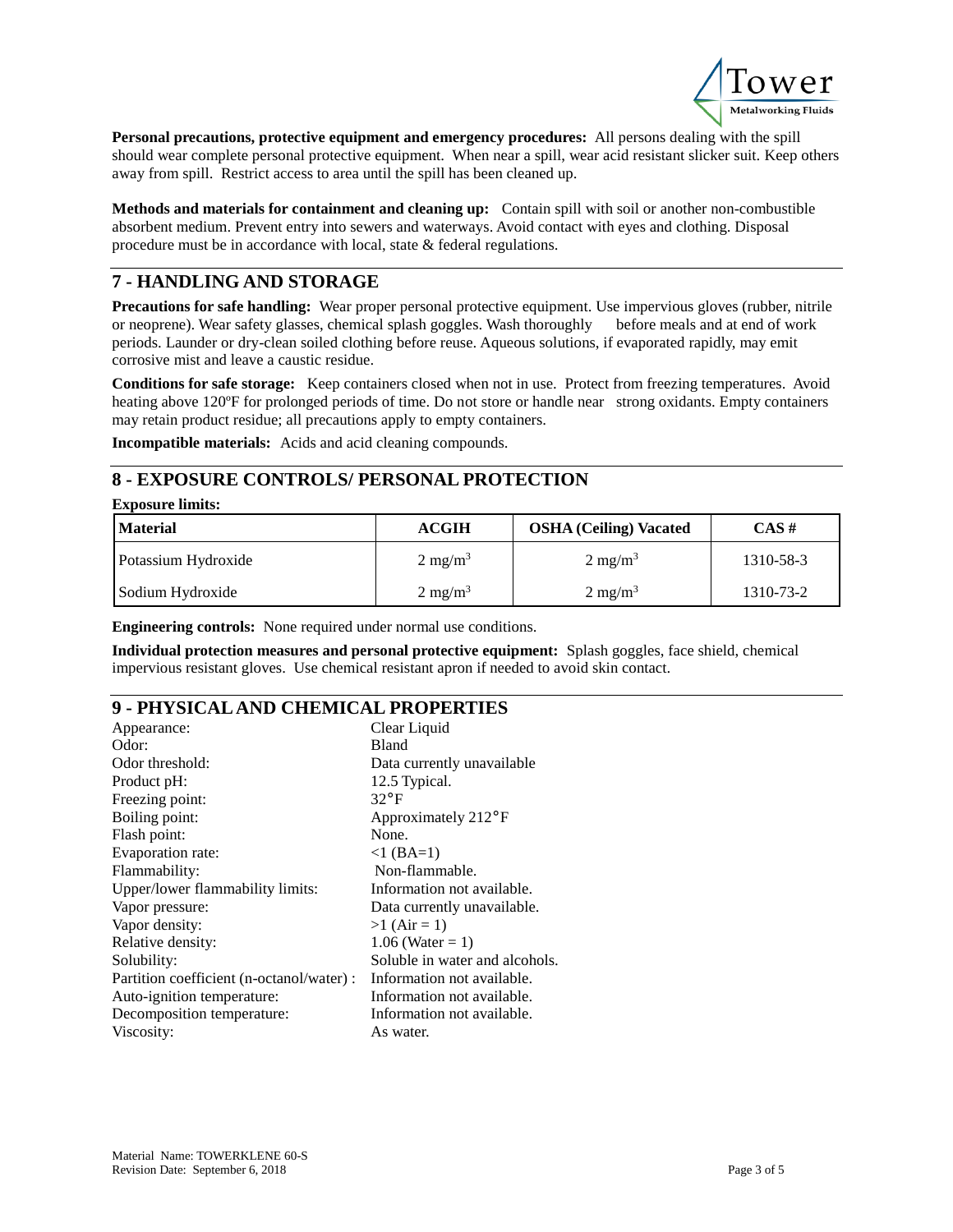

### **10 - STABILITY AND REACTIVITY**

**Chemical stability:** Material is stable under normal conditions.

**Possibility of hazardous reactions:** Hazardous polymerization will not occur.

**Conditions to avoid:** Excessive heat. Aqueous solutions, if evaporated rapidly may emit corrosive mist and leave a caustic residue.

**Incompatible materials:** Acids and acid cleaning compounds.

**Hazardous decomposition products:** Thermal decomposition can liberate fumes of nitrogen and phosphorus oxides.

# **11 - TOXICOLOGICAL INFORMATION**

**Information on likely routes of exposure:**

Routes of entry: Inhalation: Yes Ingestion: Yes Skin: Yes Eye: Yes

# **Potential Symptoms of exposure:**

Inhalation: Not determined. Ingestion: Not determined.

Skin: May cause severe burns when in contact with the Skin

Eye: May cause severe burns when in contact with the Eyes.

**Toxicological data:** No data available.

**NTP, IARC or OSHA carcinogen:** None of the constituents of this product have been identified as possible orproven carcinogens by NTP, IARC, or OSHA.

### **12 - ECOLOGICAL INFORMATION**

**Ecotoxicity:** Due to this product's high pH when undiluted or un-neutralized it is considered to be acutely harmful to aquatic life.

**Persistence and degradability:** Not determined.

**Bioaccumulative potential:** Has the potential to bioaccumulate.

**Mobility in soil:** Not determined.

**Other adverse effects:** None Known.

# **13 - DISPOSAL CONSIDERATIONS**

**Waste disposal method:** Dispose of in accordance with federal, state and local regulations.

### **14 - TRANSPORT INFORMATION**

U.S. DOT 49 CFR 172.101: Proper Shipping Name: Corrosive Liquid, N.O.S. UN Number: UN1760 Hazard Class/Division: 8 Packing Group: III